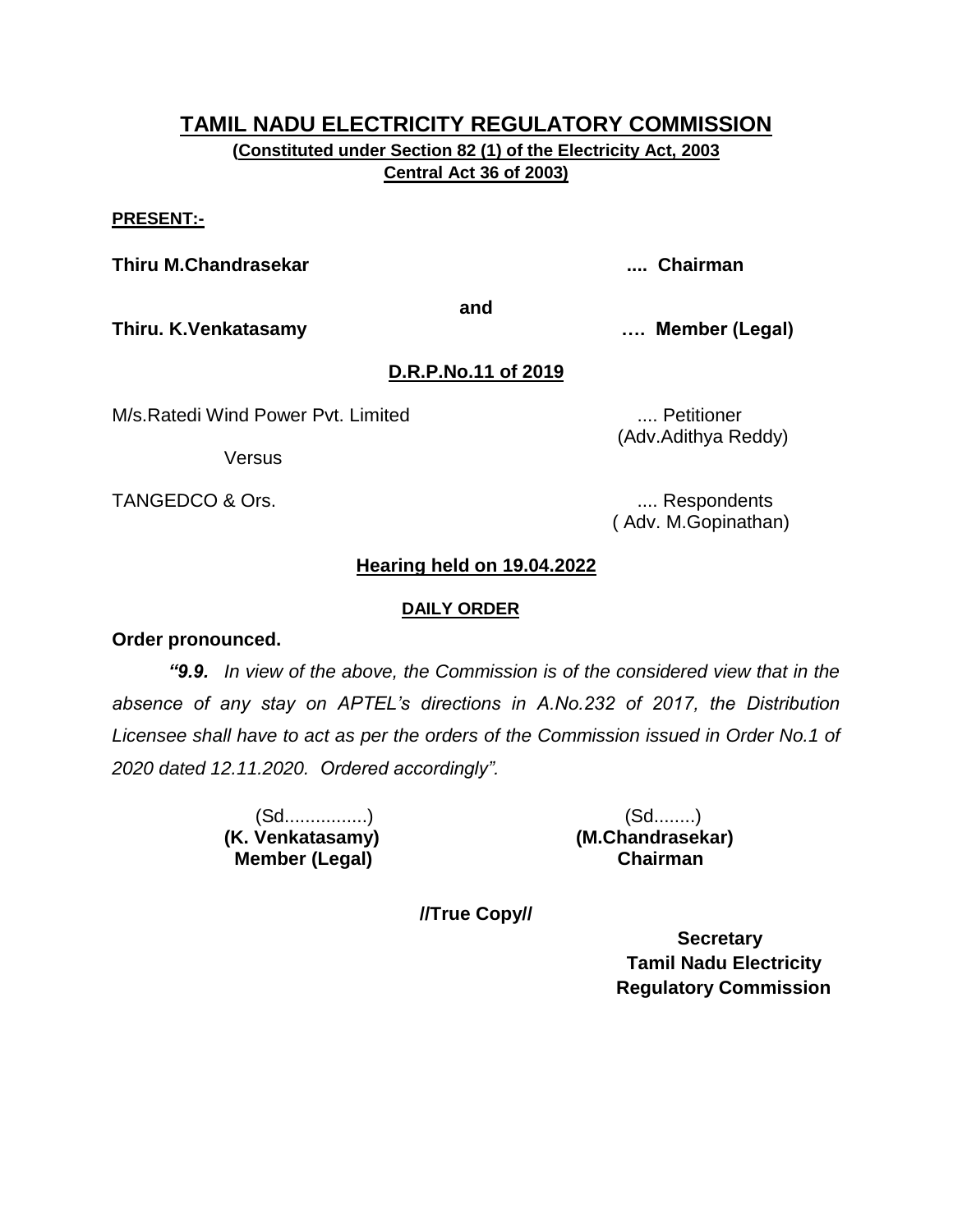**(Constituted under Section 82 (1) of the Electricity Act, 2003 Central Act 36 of 2003)**

#### **PRESENT:-**

#### **Thiru M.Chandrasekar .... Chairman**

**and**

#### **Thiru. K.Venkatasamy …. Member (Legal)**

**M.P.No.7 of 2021**

CFC/Deposits & Documentation TANGEDCO ….. Petitioner

 (Thiru M.Gopinathan Standing Counsel for TANGEDCO)

**Versus** 

- (i) Sai Regency Power Corpn. Limited
- (ii) Brakes India Pvt. Limited
- (iii) Chemplast Sanmar Limited
- (iv) Harshini Textiles Mills Limited
- (v) Jagannath Textile Mills Limited
- (vi) Sri Rameshwar Textiles
- (vii) Lakshmi Mills Co. Ltd.
- (viii) ABI Showatech India Limited
- (ix) MRF Limited …… Respondents
- (x) Orchid Chemicals Pharmaceuticals Limited (Adv.Rahul Balaji for R-2, R-4
- (xi) Precot Merdian Limited to R-13,
- (xii) Sundaram Clayton Limited M/s.Shree Law Services
- (xiii) TVS Sricharkra Limited for R-3 and

(Adv.Anand K.Ganesan for R-1)

# **Hearing dated : 19-04-2022**

# **DAILY ORDER**

### **Order pronounced.**

*"Since the Respondent fulfils the twin principles of CGP, it is not liable to pay the Cross Subsidy Surcharge as claimed by the Petitioner.* 

*With these observations, the Petition of TANGEDCO is dismissed and the case is disposed of accordingly".*

> (Sd................) (Sd........) **Member (Legal)**

**(K. Venkatasamy) (M.Chandrasekar)**

**//True Copy//**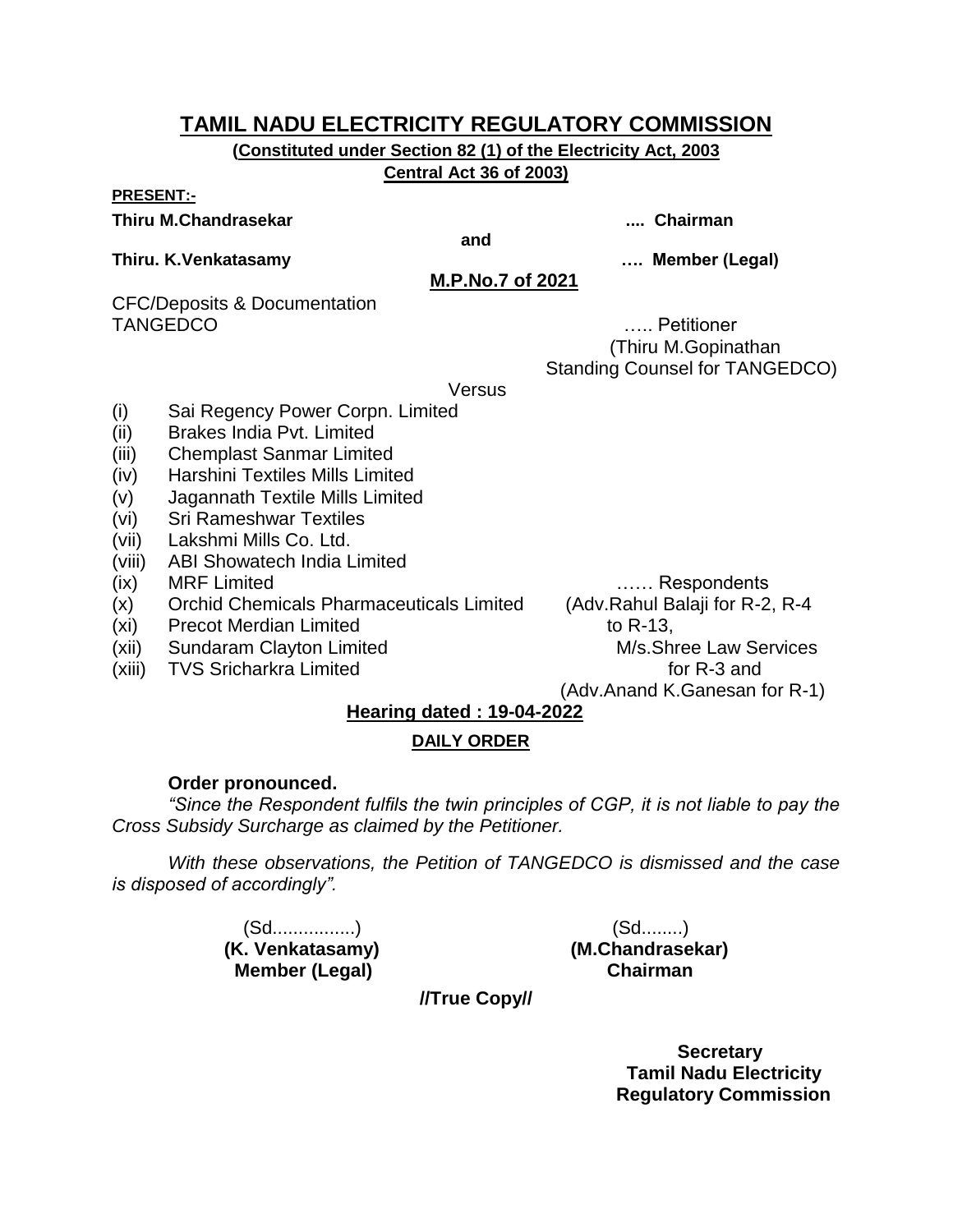**(Constituted under Section 82 (1) of the Electricity Act, 2003 Central Act 36 of 2003)**

#### **PRESENT:-**

**Thiru M.Chandrasekar .... Chairman**

**and**

**Thiru. K.Venkatasamy …. Member (Legal)**

**D.R.P.No.48 of 2014**

M/s.Super Sales India Limited ….. Petitioner

**Versus** 

TANGEDCO & Ors. **Example 20** and the contract of the contract of the contract of the contract of the contract of the contract of the contract of the contract of the contract of the contract of the contract of the contract

(Adv. Arun Anbumani)

(Adv.M.Gopinathan)

## **Hearing dated : 19-04-2022**

#### **DAILY ORDER**

#### **Order pronounced.**

*"6.12.6. In result, we conclude that the petitioner is eligible for encashment of unutilized banked energy at full value for the financial year ending 2011-12 when the R&C was in force. Therefore, the Commission set aside the recovery demand notices dated 08.01.2014 and February 2014 issued by the 3rd Respondent".*

> (Sd................) (Sd........) **(K. Venkatasamy) (M.Chandrasekar) Member (Legal) Chairman**

**//True Copy//**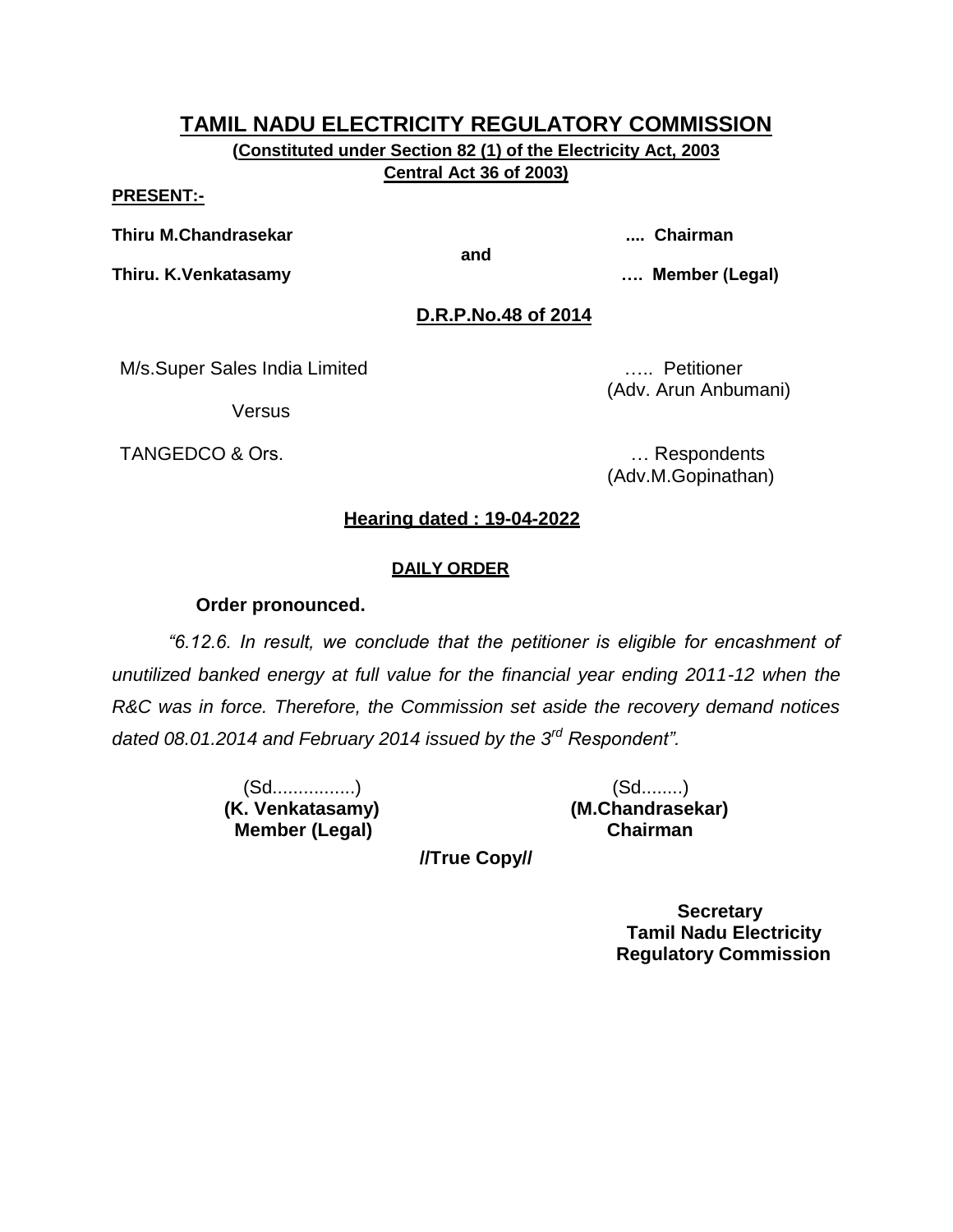**(Constituted under Section 82 (1) of the Electricity Act, 2003 Central Act 36 of 2003)**

#### **PRESENT:-**

**Thiru M.Chandrasekar .... Chairman**

**and**

**Thiru. K.Venkatasamy …. Member (Legal)**

**P.P.A.P.No.2 of 2022**

CE/NCES, TANGEDCO … Petitioner

(Adv.M.Gopinathan)

### **Hearing dated : 19-04-2022**

#### **DAILY ORDER**

Thiru.M.Gopinathan, Standing Counsel for TANGEDCO appeared. Brief

arguments heard. Petition admitted. Order reserved.

 (Sd................) (Sd........) **Member (Legal)** 

**(M. Chandrasekar)**<br>Chairman

**//True Copy//**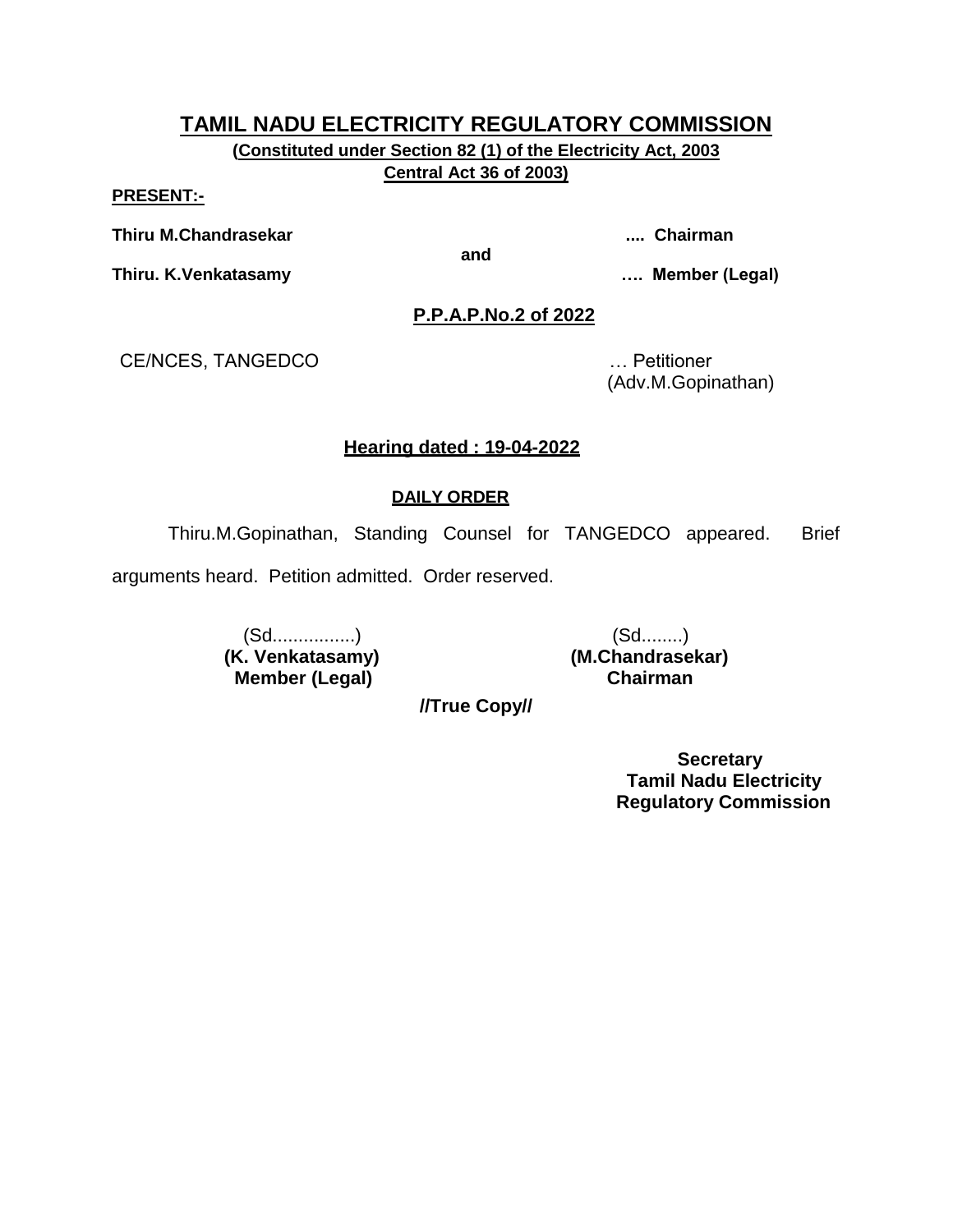#### **PRESENT:-**

**Thiru M.Chandrasekar .... Chairman**

**Thiru. K.Venkatasamy …. Member (Legal)**

# **M.P. No.6 of 2022**

M/s.Palvai Green Power Pvt. Limited ….. Petitioner

Versus (i) CMD/TANGEDCO & Anr. …. Respondents

(Adv. Veda)

(Adv.M.Gopinathan)

# **Hearing dated : 19-04-2022**

### **DAILY ORDER**

Thiru.Somasekhar Naidu, Advocate appeared for the petitioner. Thiru.M.Gopinathan, Standing Counsel for TANGEDCO appeared and sought one week time for filing counter. At the request of the respondent side, the case is adjourned to 10.05.2022 for filing counter.

> (Sd................) (Sd........)  **Member (Legal) Chairman**

 **(K. Venkatasamy) (M.Chandrasekar)**

**//True Copy//**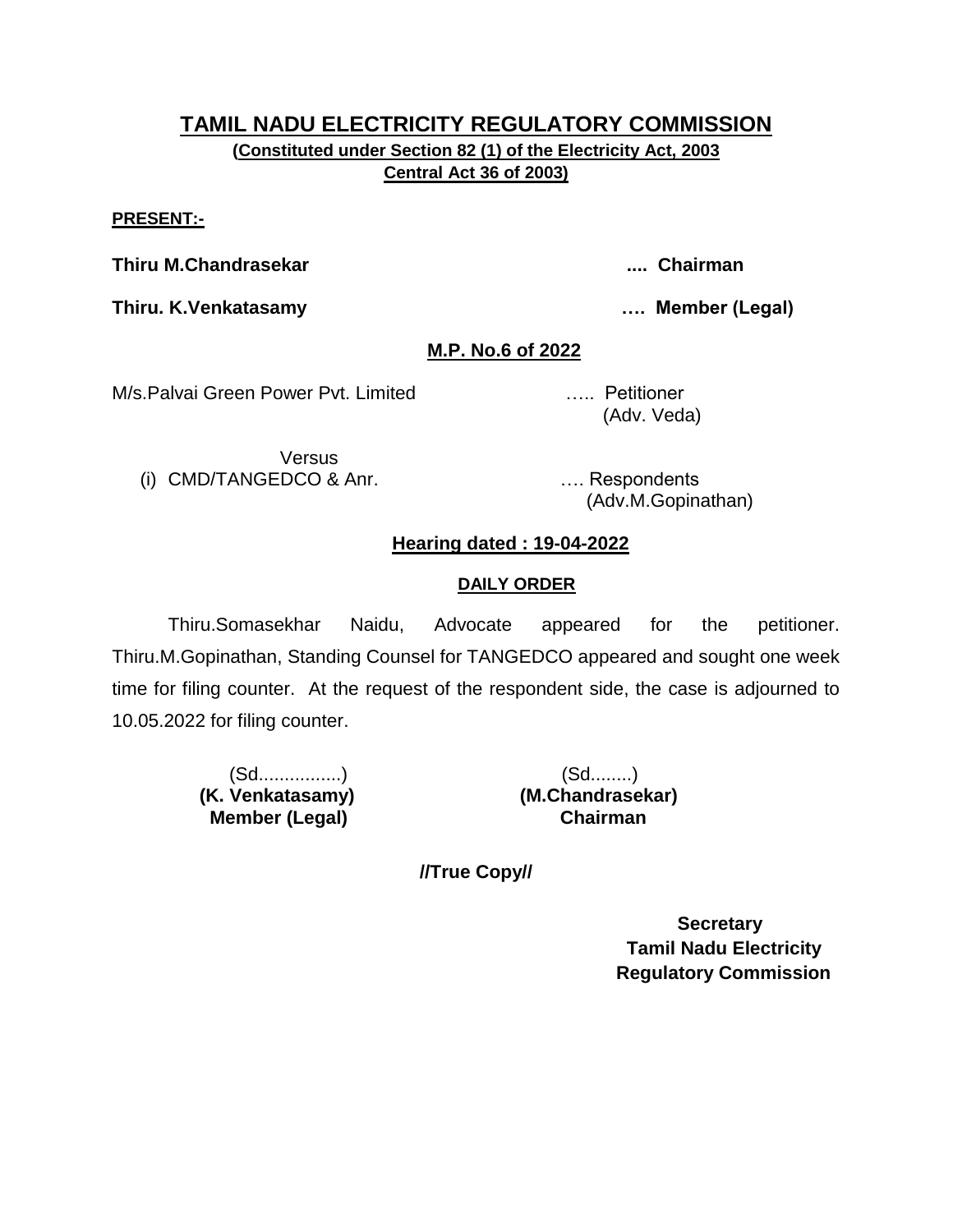**(Constituted under Section 82 (1) of the Electricity Act, 2003 Central Act 36 of 2003)**

**PRESENT:-**

**Thiru M.Chandrasekar .... Chairman**

**Thiru. K.Venkatasamy …. Member (Legal)**

**M.P. No.7 of 2022**

Thiru.M.Xavier, Tuticorin ….. Petitioner

(Rep. by Thiru.S.Neelakanta Pillai)

Versus (i) CMD/TANGEDCO & Anr. (ii) MD/TANTRANSCO …… Respondents

 (Adv.M.Gopinathan for TANGEDCO & Adv.V.Anil Kumar for TANTRANSCO)

# **Hearing dated : 19-04-2022**

# **DAILY ORDER**

Thiru.S.Neelakanta Pillai represented the petitioner. Thiru.M.Gopinathan, Standing Counsel for TANGEDCO appeared and filed counter. Thiru.V.Anil Kumar, Standing Counsel for TANTRANSCO appeared and submitted that he would adopt the counter affidavit filed by TANGEDCO. The case is adjourned to 24.05.2022 for arguments.

 **Member (Legal) Chairman**

(Sd................) (Sd........)  **(K. Venkatasamy) (M.Chandrasekar)**

**//True Copy//**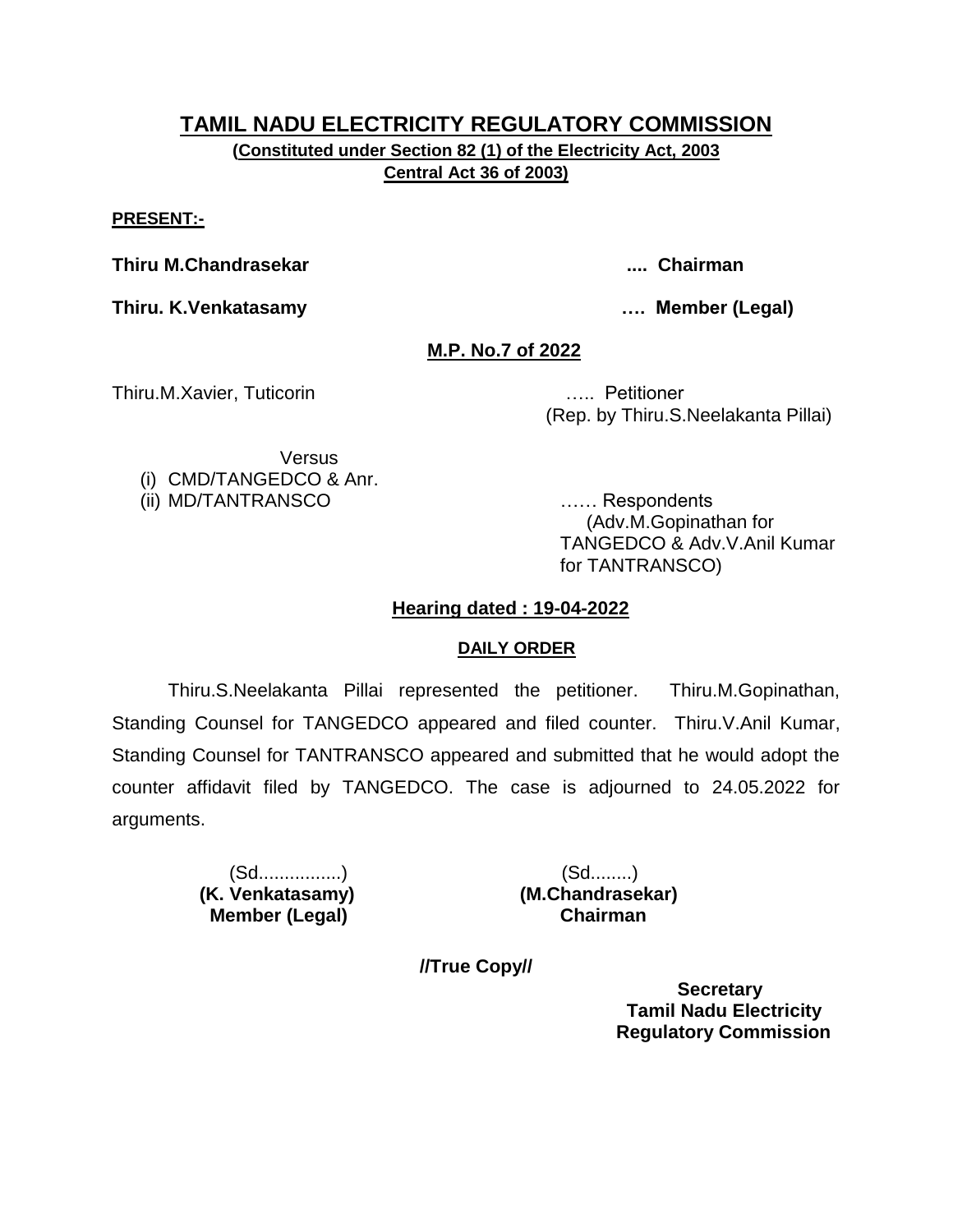**(Constituted under Section 82 (1) of the Electricity Act, 2003 Central Act 36 of 2003)**

**PRESENT:-**

**Thiru M.Chandrasekar .... Chairman**

**Thiru. K.Venkatasamy …. Member (Legal)**

# **M.P.No.8 of 2022**

M/s.Evita Constructions Pvt. Limited .... Petitioner

Versus i) CMD / TANGEDCO …Respondent

 (M/s.Stephen & Stephen Advocates Associates)

(Adv.M.Gopinathan)

# **Hearing held on 19-04-2022**

# **DAILY ORDER**

Thiru.Senthil Viswarooban, Advocate from M/s.Stephen & Stephen Advocates Associates appeared for the petitioner. Thiru.M.Gopinathan, Standing Counsel for TANGEDCO appeared and filed counter. The case is adjourned to 24.05.2022 for arguments.

> (Sd................) (Sd........)  **Member (Legal) Chairman**

 **(K. Venkatasamy) (M.Chandrasekar)**

**//True Copy//**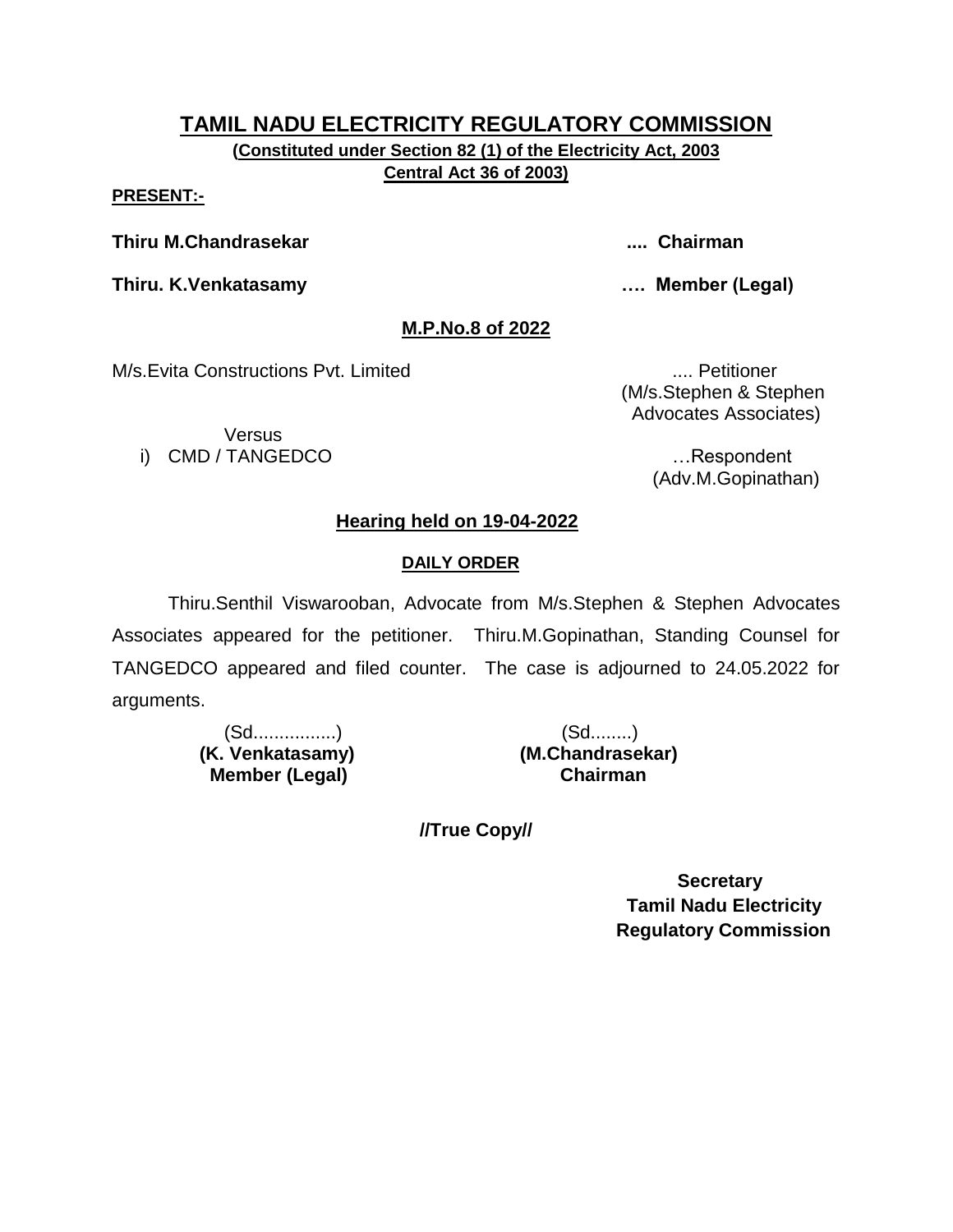**(Constituted under Section 82 (1) of the Electricity Act, 2003 Central Act 36 of 2003)**

**PRESENT:-**

**Thiru M.Chandrasekar .... Chairman**

**Thiru. K.Venkatasamy …. Member (Legal)**

# **D.R.P.No.3 of 2022**

M/s.OPG Power Generation Pvt. Limited ….. Petitioner

**Versus** (i) CMD/TANGEDCO & Ors. … Respondents

(Adv.Tanya Kapoor)

(Adv.M.Gopinathan)

# **Hearing dated : 19-04-2022**

## **DAILY ORDER**

Ms. Tushitha Reddy, Advocate appeared for the petitioner. Thiru.V.Anil Kumar, Standing Counsel for TANTRANSCO and sought short time for filing counter. Thiru.M.Gopinathan, Standing Counsel for TANGEDCO appeared and submitted that he would adopt the counter affidavit of TANTRANSCO. At the request of the Standing Counsel for TANTRANSCO, the case is adjourned to 24.05.2022 for filing counter by TANTRANSCO.

> (Sd................) (Sd........)  **(K. Venkatasamy) (M.Chandrasekar) Member (Legal) Chairman**

**//True Copy//**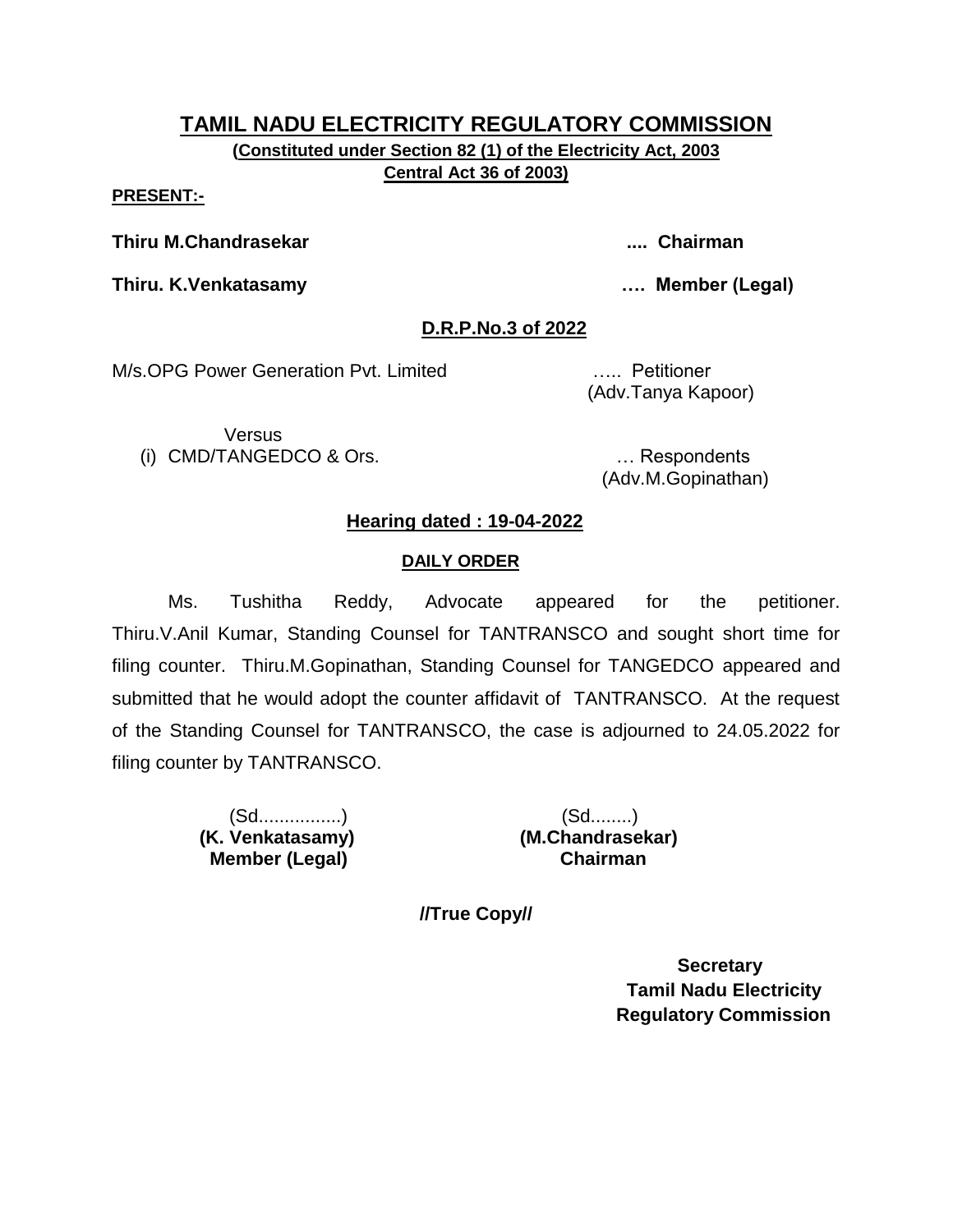**(Constituted under Section 82 (1) of the Electricity Act, 2003 Central Act 36 of 2003)**

**PRESENT:-**

**Thiru M.Chandrasekar .... Chairman**

**Thiru. K.Venkatasamy …. Member (Legal)**

## **R.P.No.2 of 2022 in D.R.P.No.27 of 2013**

M/s.Techno Electric & Engg. Co. Limited .... Petitioner

(Adv. Rahul Balaji )

**Versus** 

(i) CMD/TANGEDCO

(ii) CMD/TANTRANSCO …. Respondents (Adv.M.Gopinathan for TANGEDCO & Adv.V.Anil Kumar for TANTRANSCO)

# **Hearing held on 19-04-2022**

# **DAILY ORDER**

Thiru.Rahul Balaji, Advocate appeared for the petitioner. Thiru.M.Gopinathan, Standing Counsel for TANGEDCO appeared and sought time for filing counter. At the request of the respondent side, the case is adjourned to 10-05-2022 for filing counter on the admissibility of the petition as well as merits.

> (Sd............) (Sd........) **(K. Venkatasamy) (M.Chandrasekar) Member (Legal) Chairman**

**//True Copy//**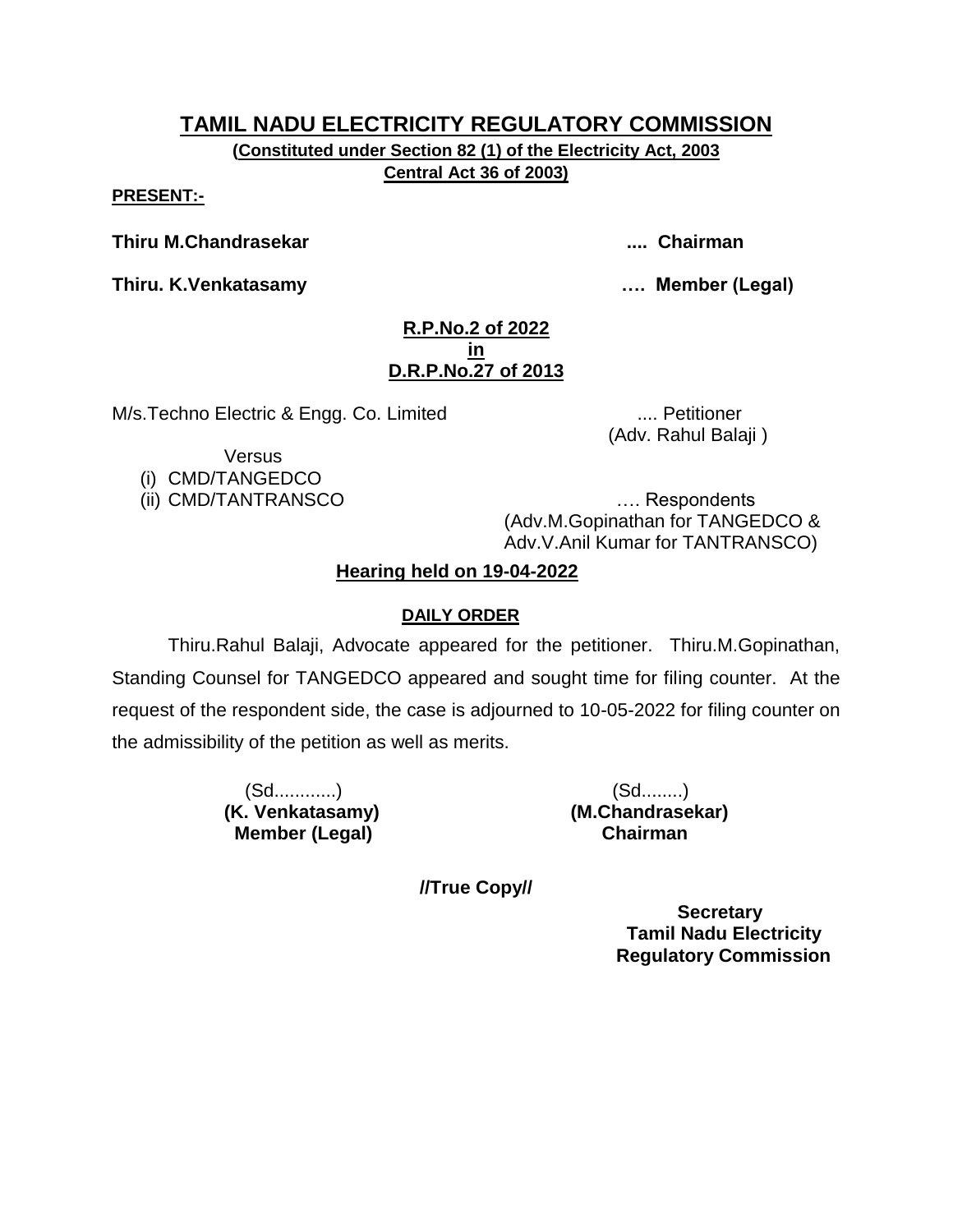**(Constituted under Section 82 (1) of the Electricity Act, 2003 Central Act 36 of 2003)**

**PRESENT:-**

**Thiru M.Chandrasekar .... Chairman**

**and**

**Thiru. K.Venkatasamy …. Member (Legal)**

# **M.P.No.12 of 2022**

CE/PPP, TANGEDCO .....Petitioner

(Adv.M.Gopinathan)

# **Hearing held on 19-04-2022**

# **DAILY ORDER**

Thiru.M.Gopinathan, Standing Counsel for TANGEDCO appeared. Brief arguments heard. Commission directed TANGEDCO to go ahead with the process of bidding and come for adoption thereafter. The case is adjourned to 24.05.2022 for further hearing.

> (Sd................) (Sd........) **(K. Venkatasamy) (M.Chandrasekar) Member (Legal) Chairman**

**//True Copy//**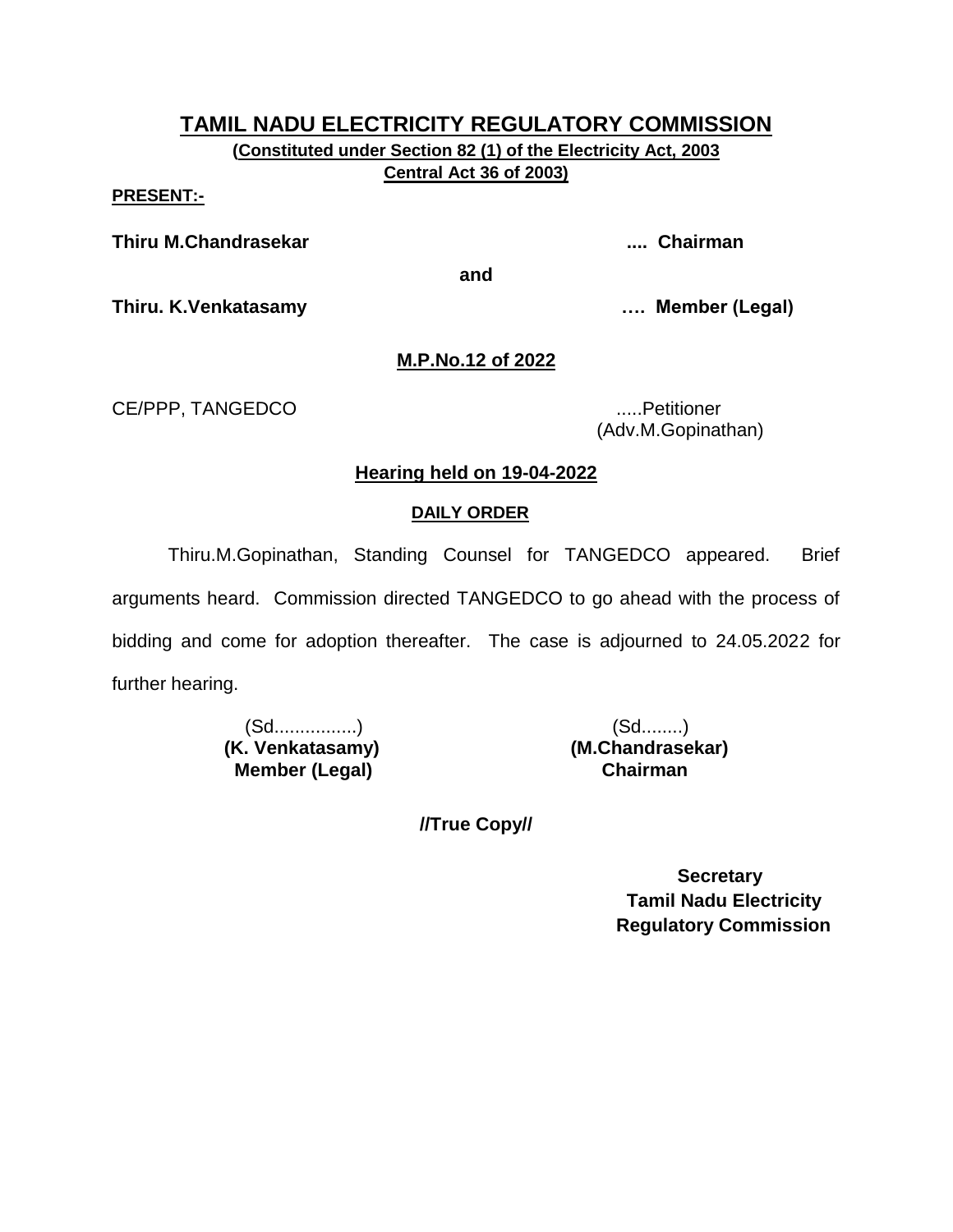**(Constituted under Section 82 (1) of the Electricity Act, 2003 Central Act 36 of 2003)**

#### **PRESENT:-**

**TANGEDCO** 

**Thiru M.Chandrasekar .... Chairman**

**Thiru. K.Venkatasamy …. Member (Legal)**

## **R.P.No.2 of 2013**

Spictex Cotton Mills (P) Ltd. **Example 20 and Contact 20 and Contact 20 and Contact 20 and Contact 20 and Contact 20 and Contact 20 and Contact 20 and Contact 20 and Contact 20 and Contact 20 and Contact 20 and Contact 20** 

 (Thiru R.S.Pandiyaraj Advocate for Petitioner)

**Versus** 

 ….. Respondent (Thiru.Richardson Wilson, Addl.Government Pleader)

# **Hearing dated : 19-04-2022**

## **DAILY ORDER**

Thiru.S.P.Parthasarathy, Advocate appeared for the petitioner. Thiru.Richardson Wilson, Additional Government Pleader appeared for TANGEDCO and submitted that the matter may be heard after the outcome of the orders of the Commission in M.P.No.2 of 2019. At the request of the respondent side, the case is adjourned to 31.05.2022 for arguments.

> (Sd................) (Sd........)  **(K. Venkatasamy) (M.Chandrasekar) Member (Legal) Chairman**

**//True Copy//**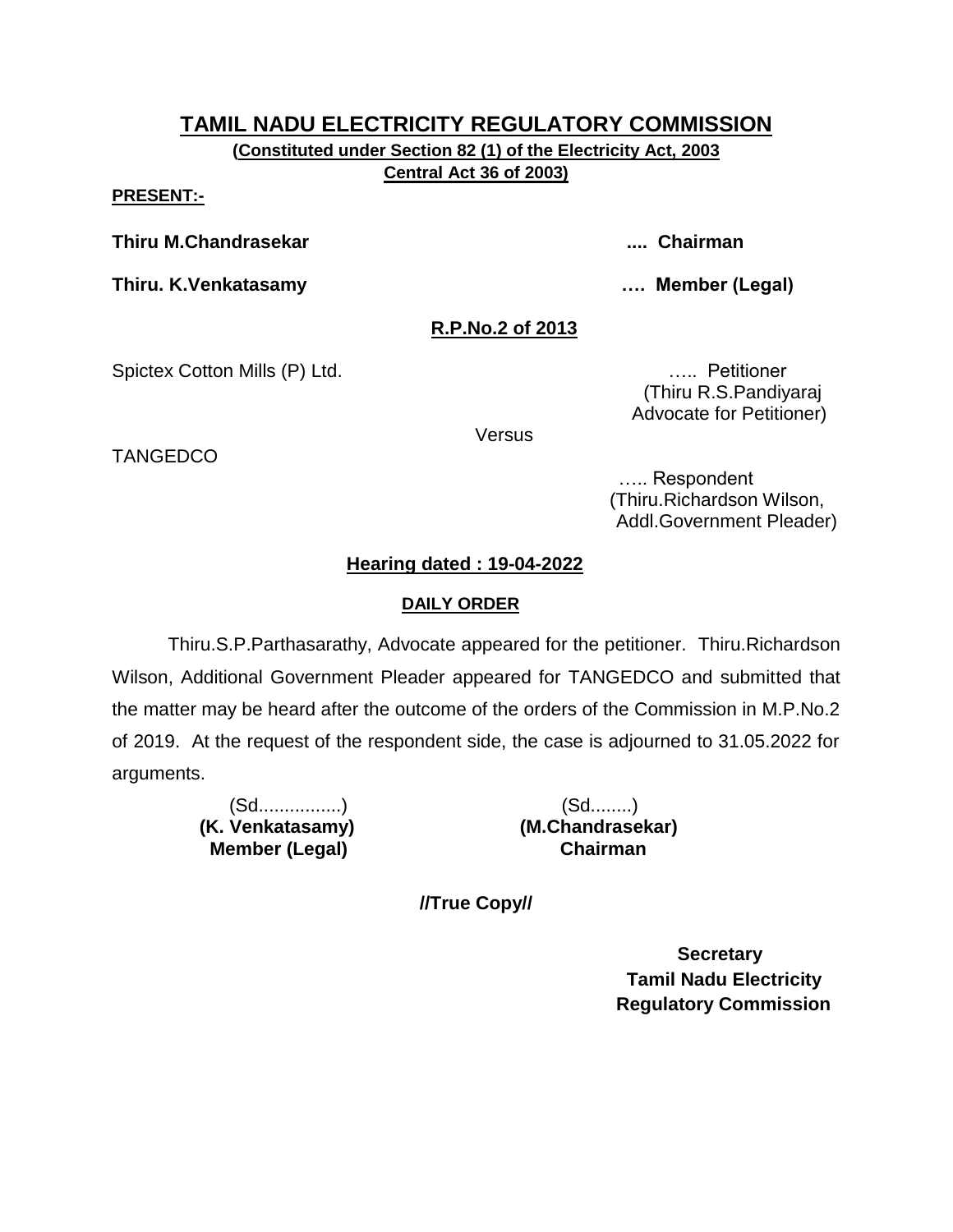**(Constituted under Section 82 (1) of the Electricity Act, 2003 Central Act 36 of 2003)**

**PRESENT:-**

**Thiru M.Chandrasekar .... Chairman**

**Thiru. K.Venkatasamy …. Member (Legal)**

# **D.R.P.No.14 of 2013**

Sri Pathy Papers and Board (P) Ltd. **Example 20** and  $\mathbb{R}$ .... Petitioner

 (Thiru R.S.Pandiyaraj Advocate for Petitioner)

**Versus** 

(1) CFC/TANGEDCO

(2) SE, Virudhunagar EDC ….. Respondent

 (Thiru.Richardson Wilson, Addl.Government Pleader)

# **Hearing dated : 19-04-2022**

# **DAILY ORDER**

Thiru.S.P.Parthasarathy, Advocate appeared for the petitioner. Thiru.Richardson Wilson, Additional Government Pleader appeared for TANGEDCO and submitted that the matter may be heard after the outcome of the orders of the Commission in M.P.No.2 of 2019. At the request of the respondent side, the case is adjourned to 31.05.2022 for arguments.

> (Sd................) (Sd........)  **Member (Legal) Chairman**

 **(K. Venkatasamy) (M.Chandrasekar)**

**//True Copy//**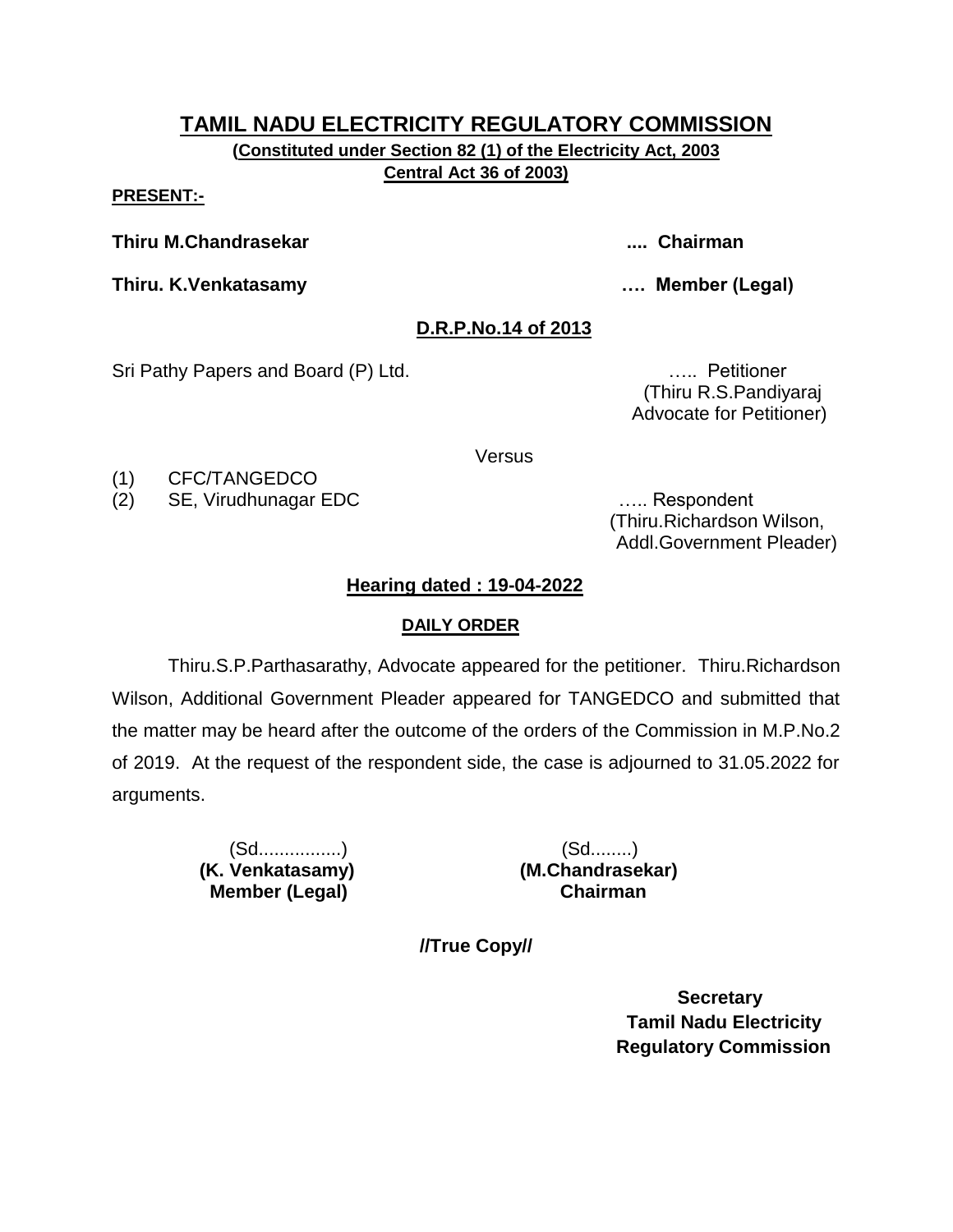**(Constituted under Section 82 (1) of the Electricity Act, 2003 Central Act 36 of 2003)**

**PRESENT:-**

**Thiru M.Chandrasekar .... Chairman**

**Thiru. K.Venkatasamy …. Member (Legal)**

# **D.R.P.No.15 of 2013**

Sri Pathy Papers and Board (P) Ltd. **Example 20** 11 22 22 23 24 25 26 27 27 28 28 29 29 20 20 20 20 20 20 20 20

 (Thiru R.S.Pandiyaraj Advocate for Petitioner)

**Versus** 

CFC/ TANGEDCO and others

 ….. Respondent (Thiru.Richardson Wilson, Addl.Government Pleader)

# **Hearing dated : 19-04-2022**

# **DAILY ORDER**

Thiru.S.P.Parthasarathy, Advocate appeared for the petitioner. Thiru.Richardson Wilson, Additional Government Pleader appeared for TANGEDCO and submitted that the matter may be heard after the outcome of the orders of the Commission in M.P.No.2 of 2019. At the request of the respondent side, the case is adjourned to 31.05.2022 for arguments.

> (Sd................) (Sd........)  **Member (Legal) Chairman**

 **(K. Venkatasamy) (M.Chandrasekar)**

**//True Copy//**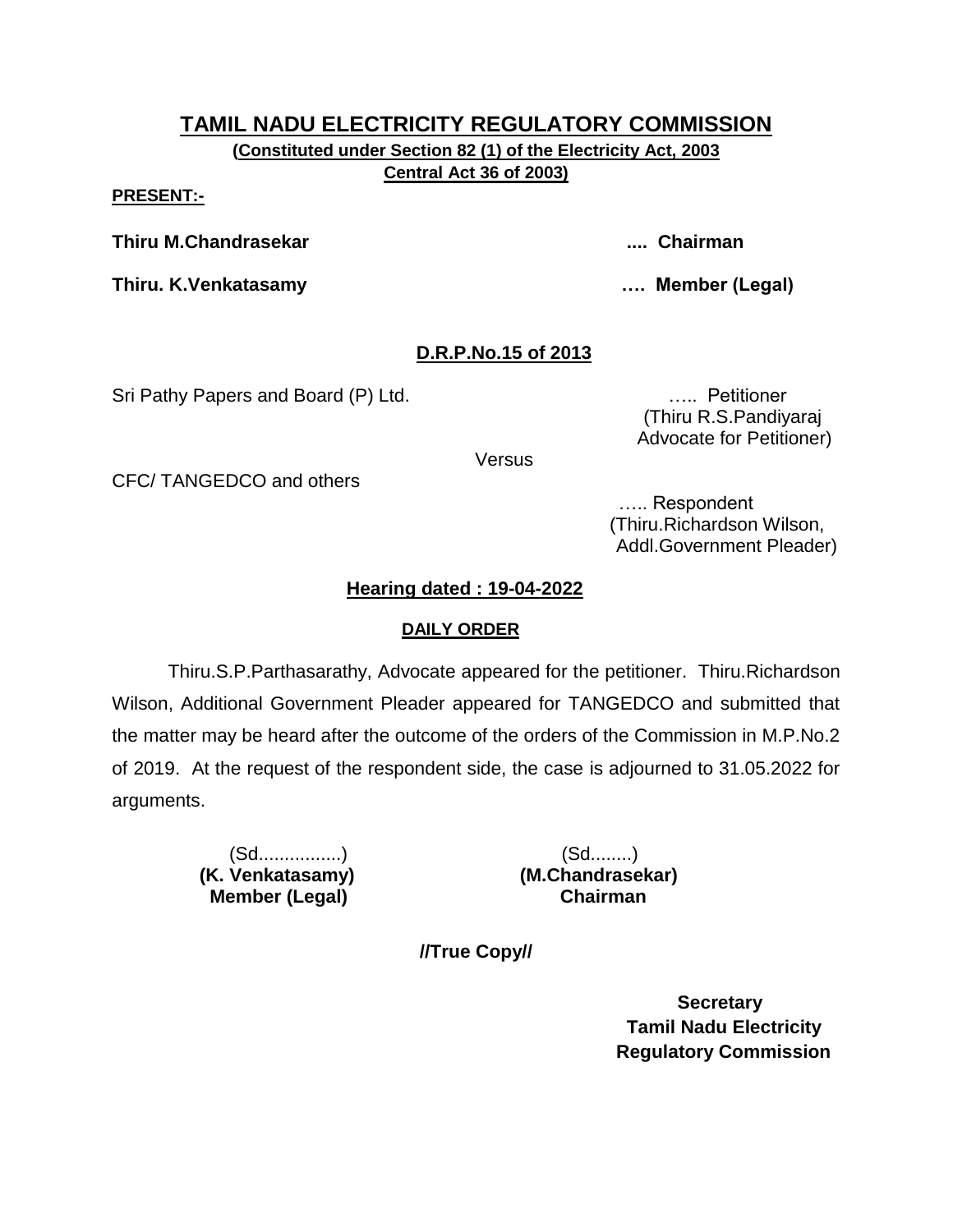**PRESENT:-**

**Thiru M.Chandrasekar .... Chairman**

**Thiru. K.Venkatasamy …. Member (Legal)**

# **D.R.P.No.24 of 2013**

M/s.Sree Rengaraj Ispat Industries Pvt. Limited ….. Petitioner

**Versus** 

TANGEDCO & Ors. **Example 20** and the contract of the contract of the contract of the contract of the contract of the contract of the contract of the contract of the contract of the contract of the contract of the contract

(Adv.Rahul Balaji)

(Adv.M.Gopinathan)

# **Hearing dated : 19-04-2022**

# **DAILY ORDER**

Thiru.Rahul Balaji, Advocate appeared for the petitioner and sought short adjournment. Thiru.M.Gopinathan, Standing Counsel for TANGEDCO appeared. At the request of the petitioner side, the case is adjourned to 31.05.2022 for arguments.

> (Sd................) (Sd........)  **(K. Venkatasamy) (M.Chandrasekar) Member (Legal) Chairman**

**//True Copy//**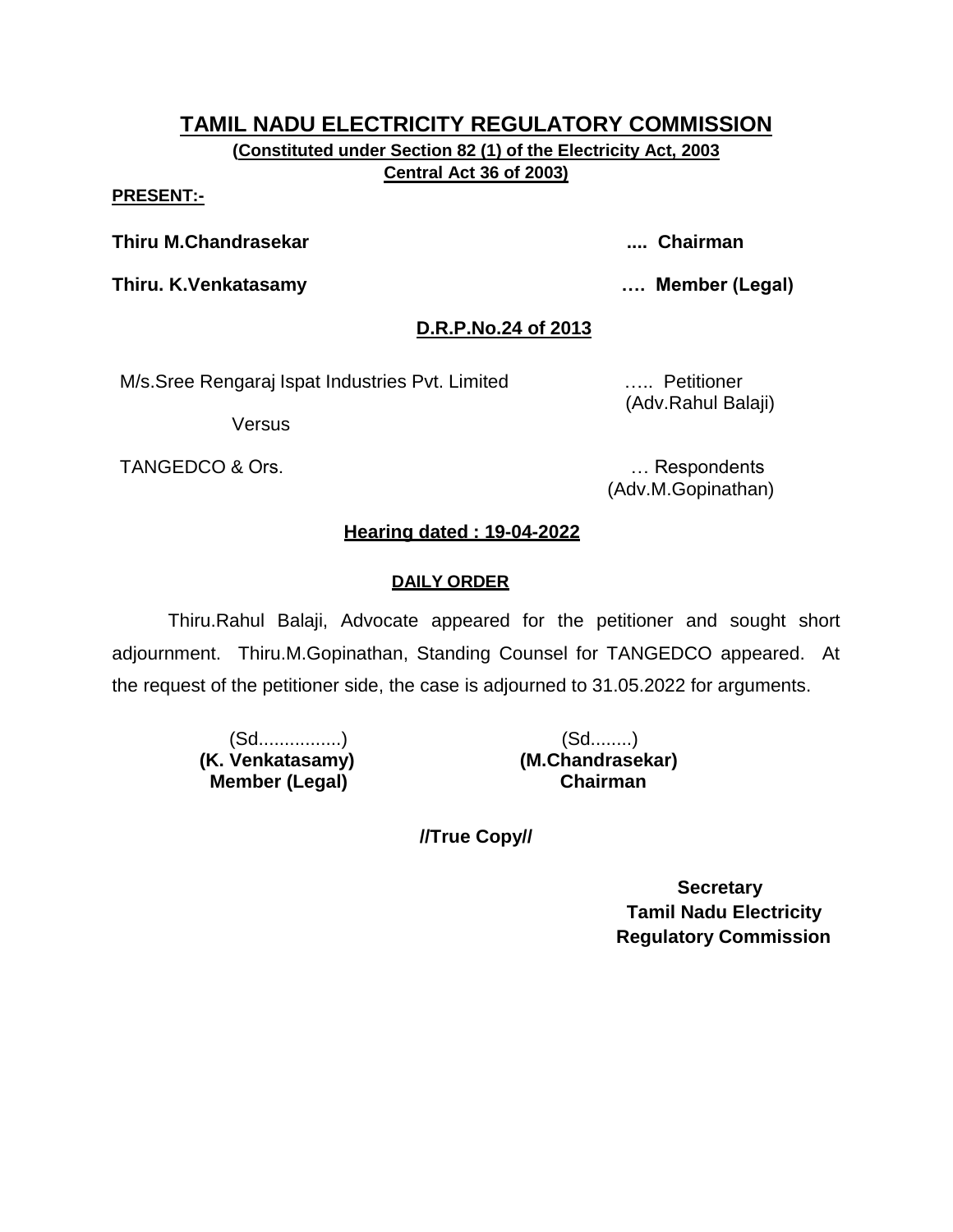#### **PRESENT:-**

**Thiru M.Chandrasekar .... Chairman**

**Thiru. K.Venkatasamy …. Member (Legal)**

**D.R.P.No.1 of 2019**

M/s.Rajshree Sugars & Chemicals Limited .... Petitioner

**Versus** 

TANGEDCO & Ors. .... Respondents

(Adv.Rahul Balaji)

( Adv. M.Gopinathan)

# **Hearing held on 19.04.2022**

# **DAILY ORDER**

Thiru.Rahul Balaji, Advocate appeared for the petitioner. Thiru.M.Gopinathan, Standing Counsel for TANGEDCO appeared and submitted that Thiru.N.C.Ramesh, Senior Advocate will be appearing in this matter and further sought time for arguments. At the request of the TANGEDCO side, the case is adjourned to 24.05.2022 for arguments of the respondent.

> (Sd............) (Sd........) **Member (Legal)**

**(K. Venkatasamy) (M.Chandrasekar)**

**//True Copy//**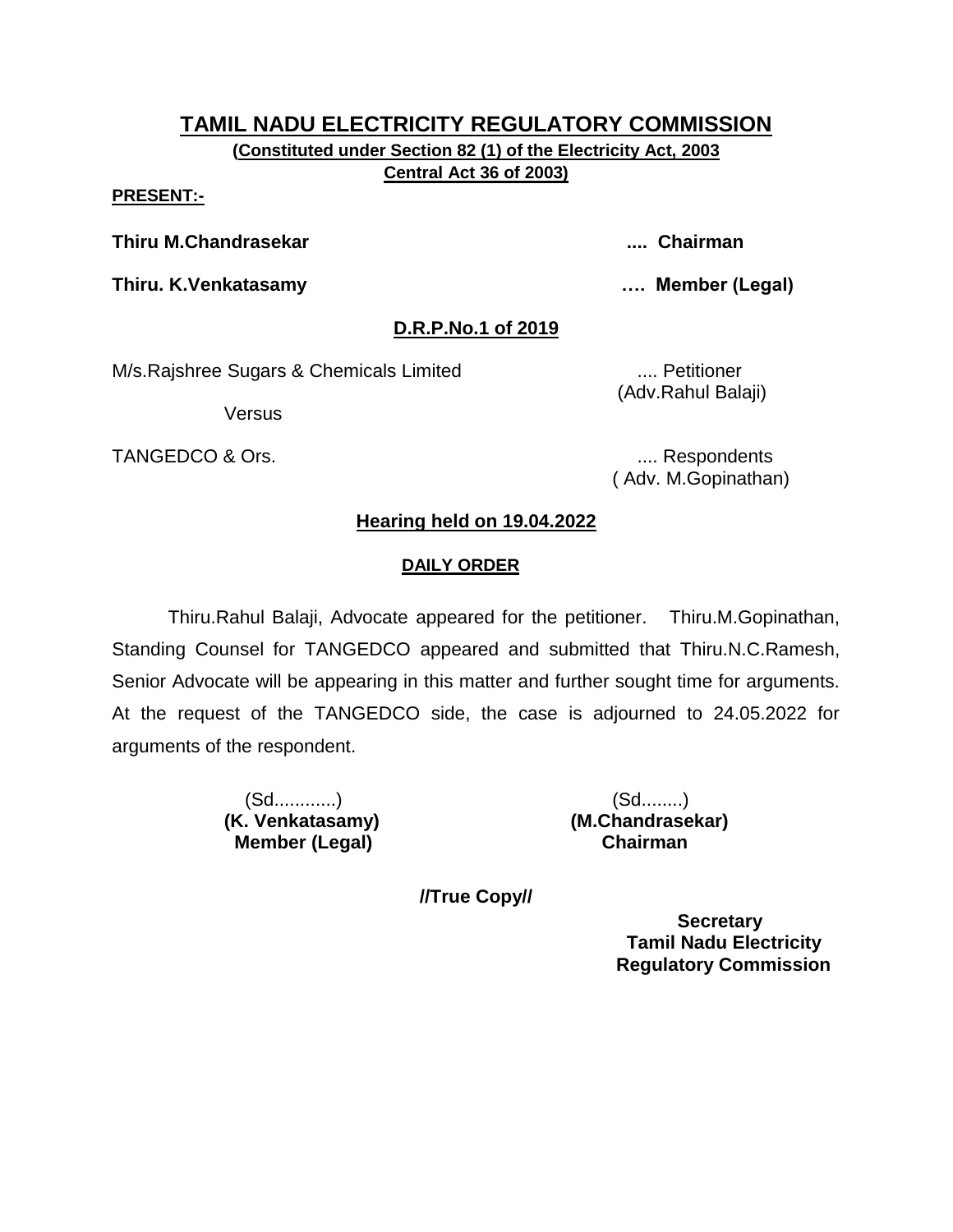# **TAMIL NADU ELECTRICITY REGULATORY COMMISSION (Constituted under Section 82 (1) of the Electricity Act, 2003**

**Central Act 36 of 2003)**

#### **PRESENT:-**

**Thiru M.Chandrasekar .... Chairman**

**Thiru. K.Venkatasamy …. Member (Legal)**

# **D.R.P.No.2 of 2019**

M/s.Rajshree Sugars & Chemicals Limited .... Petitioner

Versus

TANGEDCO & Ors. **..... 2008** TANGEDCO & Ors.

(Adv.Rahul Balaji)

( Adv. M.Gopinathan)

# **Hearing held on 19.04.2022**

# **DAILY ORDER**

Thiru.Rahul Balaji, Advocate appeared for the petitioner. Thiru.M.Gopinathan, Standing Counsel for TANGEDCO appeared and submitted that Thiru.N.C.Ramesh, Senior Advocate will be appearing in this matter and further sought time for arguments. At the request of the TANGEDCO side, the case is adjourned to 24.05.2022 for arguments of the respondent.

> (Sd............) (Sd........) **Member (Legal)**

**(K. Venkatasamy) (M.Chandrasekar)**

**//True Copy//**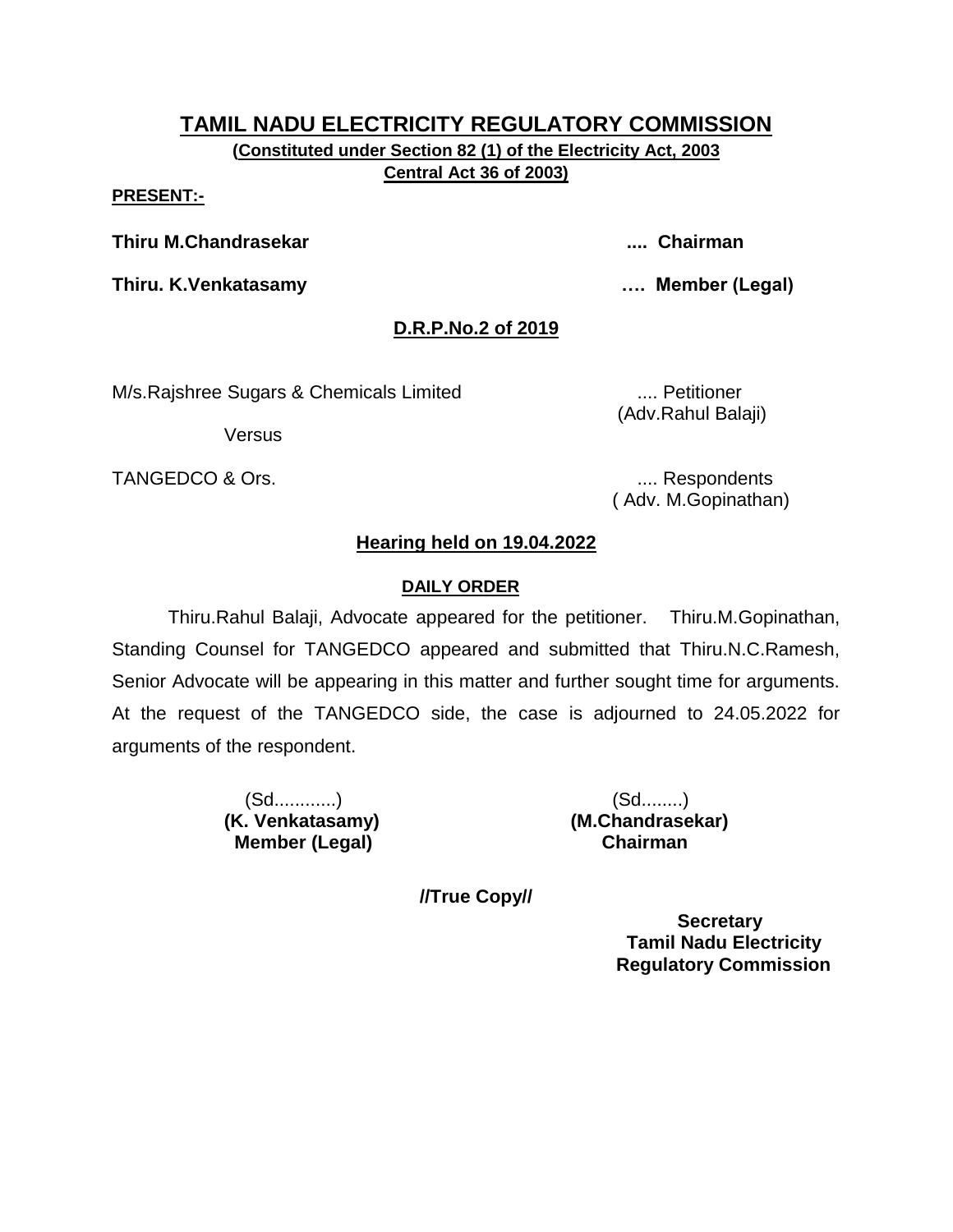**PRESENT:-**

**Thiru M.Chandrasekar .... Chairman**

**Thiru. K.Venkatasamy …. Member (Legal)**

# **D.R.P.No.4 of 2019**

M/s.Rajshree Sugars & Chemicals Limited .... Petitioner

**Versus** 

TANGEDCO & Ors. .... Respondents

(Adv.Rahul Balaji)

( Adv. M.Gopinathan)

# **Hearing held on 19.04.2022**

# **DAILY ORDER**

Thiru.Rahul Balaji, Advocate appeared for the petitioner. Thiru.M.Gopinathan, Standing Counsel for TANGEDCO appeared and submitted that Thiru.N.C.Ramesh, Senior Advocate will be appearing in this matter and further sought time for arguments. At the request of the TANGEDCO side, the case is adjourned to 24.05.2022 for arguments of the respondent.

> (Sd............) (Sd........) **(K. Venkatasamy) (M.Chandrasekar) Member (Legal) Chairman**

**//True Copy//**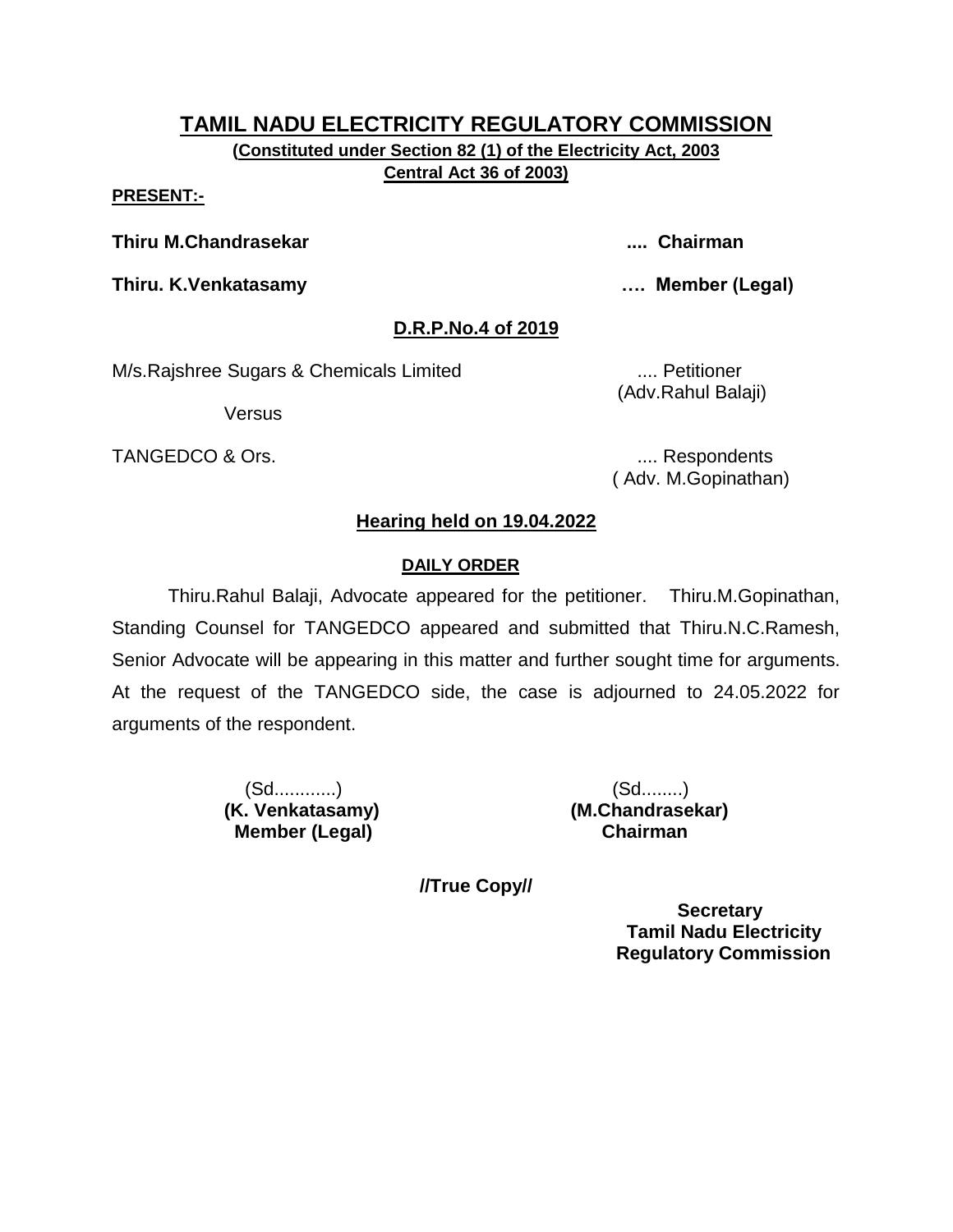**(Constituted under Section 82 (1) of the Electricity Act, 2003 Central Act 36 of 2003)**

**PRESENT:-**

**Thiru M.Chandrasekar .... Chairman**

**Thiru. K.Venkatasamy …. Member (Legal)**

# **D.R.P.No.13 of 2021**

M/s.EID Parry (India) Limited .... Petitioner

Versus

i) CMD / TANGEDCO

ii) CFC/Revenue, TANGEDCO …Respondents

(Adv. Rahul Balaji)

(Adv.M.Gopinathan)

# **Hearing held on 19-04-2022**

# **DAILY ORDER**

Thiru.Rahul Balaji, Advocate appeared for the petitioner. Thiru.M.Gopinathan, Standing Counsel for TANGEDCO appeared and submitted that Thiru.N.C.Ramesh, Senior Advocate will be appearing in this matter and further sought time for arguments. At the request of the TANGEDCO side, the case is adjourned to 24.05.2022 for arguments of the respondent.

> (Sd............) (Sd........)  **Member (Legal) Chairman**

**(K. Venkatasamy) (M.Chandrasekar)**

**//True Copy//**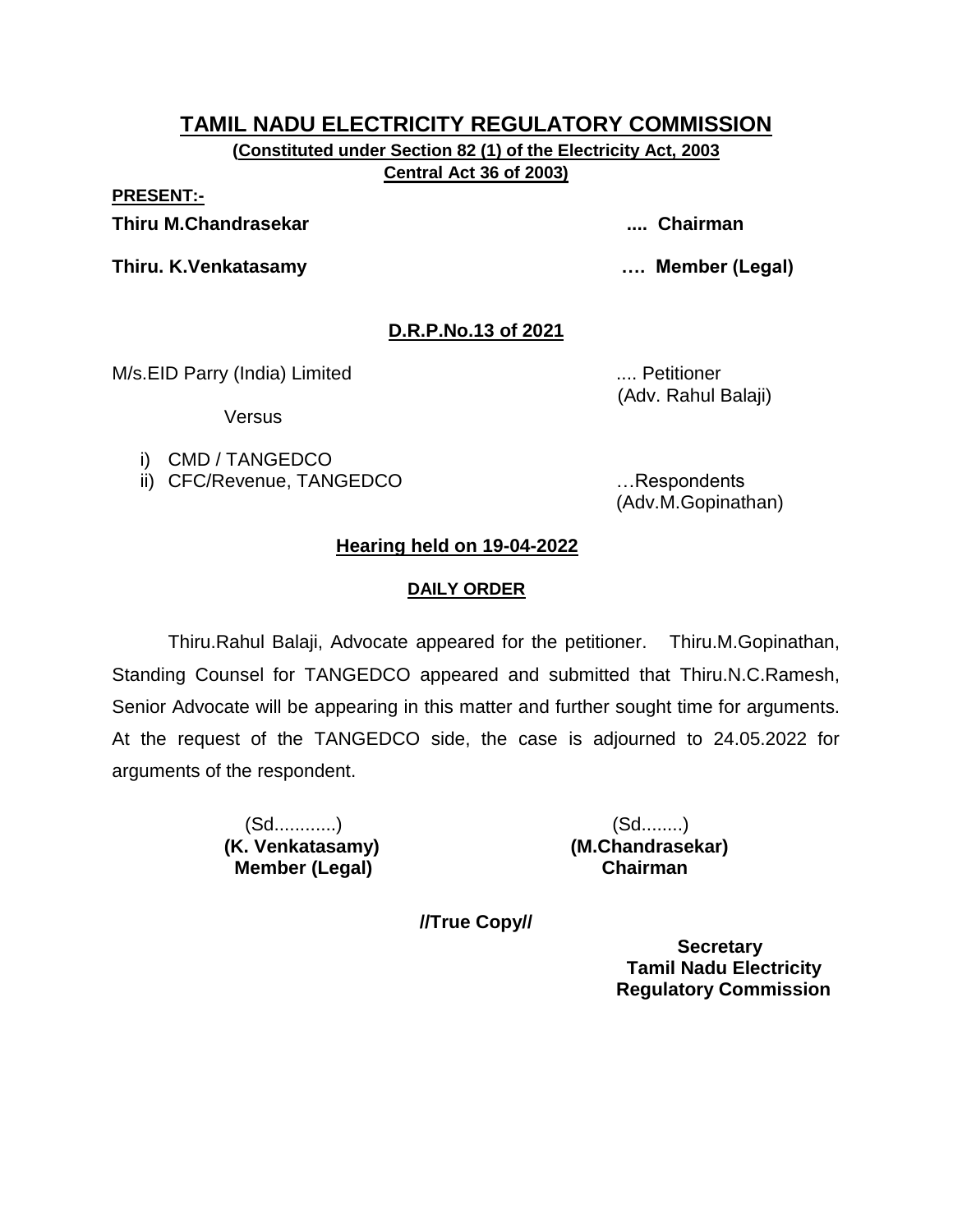**(Constituted under Section 82 (1) of the Electricity Act, 2003 Central Act 36 of 2003)**

**PRESENT:-**

**Thiru M.Chandrasekar .... Chairman**

**Thiru. K.Venkatasamy …. Member (Legal)**

## **R.P.No.4 of 2021 in R.A.No.3 of 2020**

CE/PPP, TANGEDCO …. Petitioner

**Versus** 

(i) M/s.Ind-Barath Power Gencom Limited

(ii) M/s.MALCO Energy Limited … Respondents

(Shree Law Services for R-1 & Adv.Rahul Balaji for R-2)

(Adv.M.Gopinathan)

# **Hearing held on 19-04-2022**

# **DAILY ORDER**

Thiru.M.Gopinathan, Standing Counsel for TANGEDCO appeared and sought short adjournment as the Senior Advocate, Thiru.N.C.Ramesh will be appearing in this matter. The Advocate from M/s.Shree Law Services appeared for M/s.Ind-Barath Power Gencom Limited (R-1) and Ms.Simran Srinivasan, Junior to Thiru.Rahul Balaji, Advocate appeared for M/s.MALCO Energy Limited. At the request of the petitioner side, the case is adjourned to 24.05.2022 for arguments.

 **Member (Legal) Chairman**

 (Sd................) (Sd........) **(K. Venkatasamy) (M.Chandrasekar)**

**//True Copy//**